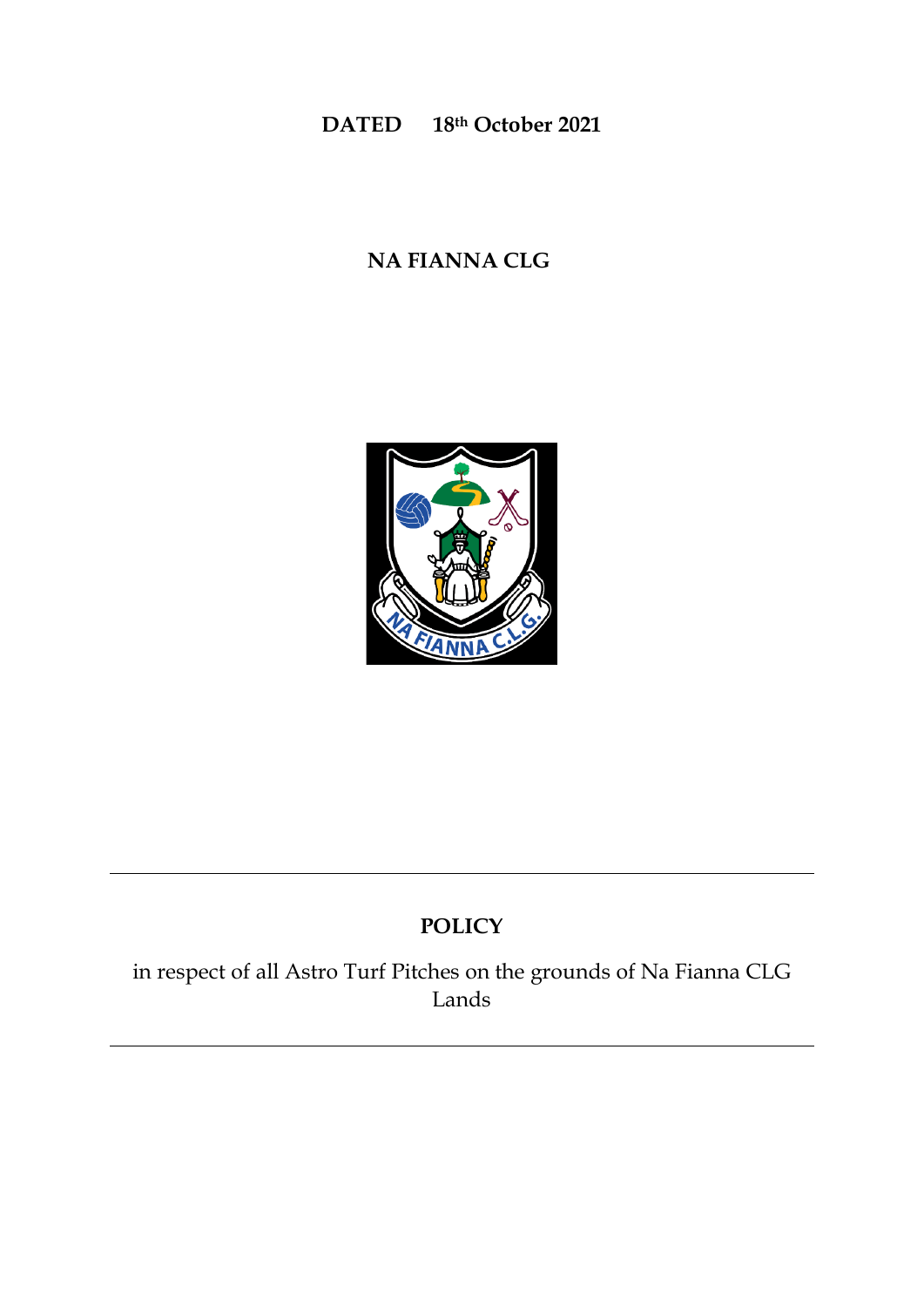#### **CONTENTS**

| <b>CONTENTS</b> |                                | <b>PAGE</b>    |
|-----------------|--------------------------------|----------------|
| 1.              | All Weather Pitch Rules        | 3              |
| 2.              | <b>General Rules</b>           | 5              |
| 3.              | <b>Group Rules</b>             | $\overline{7}$ |
| 4.              | Car Park Rules and Regulations | 8              |
| 5.              | Pricing                        | 9              |
| 6.              | Booking                        | 10             |
| 7.              | Footwear                       | 11             |
| 8.              | Agreement and Signatures       | 12             |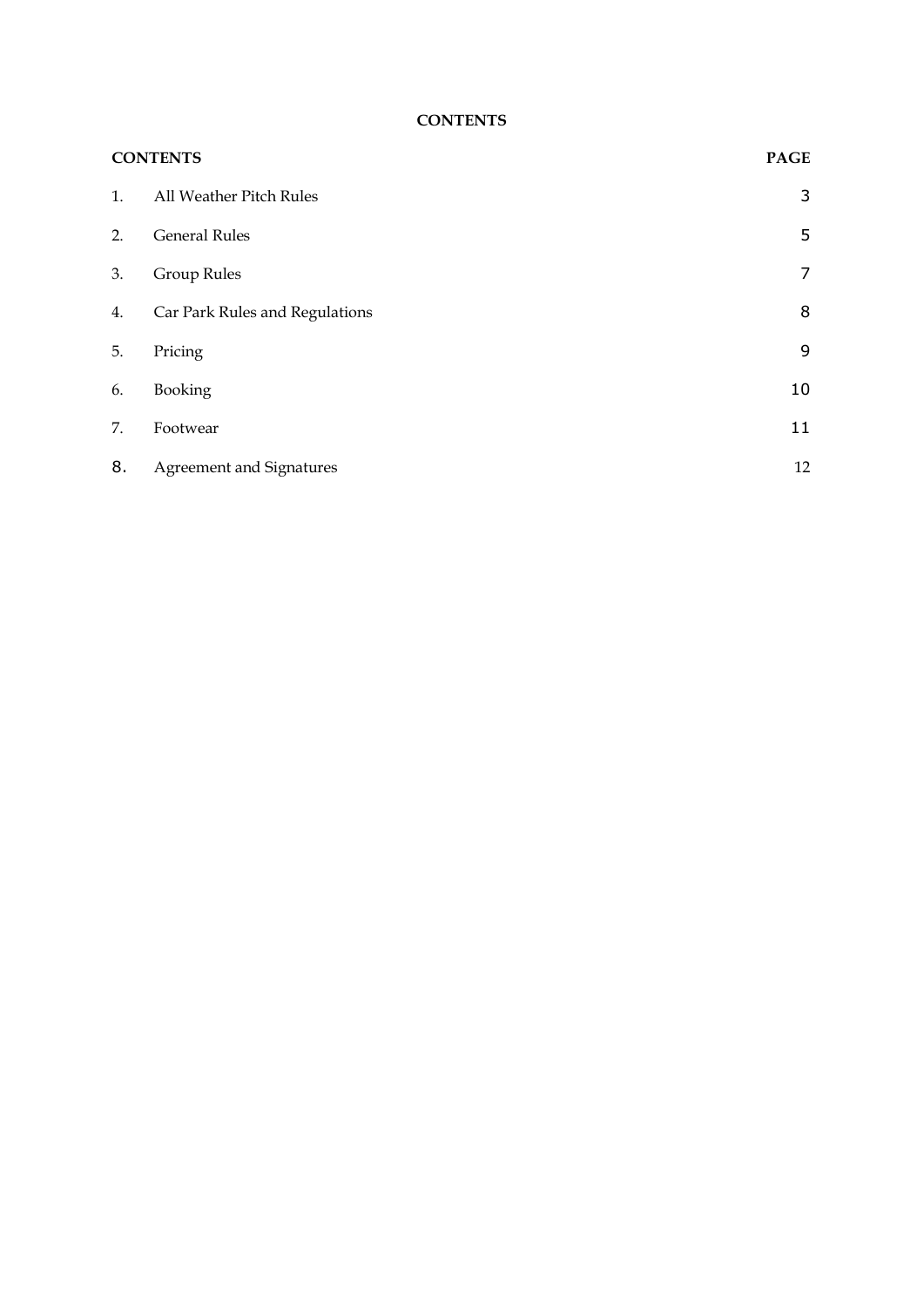### **1. All Weather Pitch Rules**:

The maintenance of the surface is paramount and any activity which would pose a threat to the surface or integrity of the facility is strictly prohibited. The following Astro Turf Pitch User Rules apply to all personnel whether entering the facility as a player or attending the facility as a visitor.

- Users must vacate the All-Weather Pitch at the end of their hire time (55 Minutes). Hire time is on the hour for 55 minutes.
- Managers and Coaches are responsible for maintaining good order at the facility for the duration of their allocated training periods and must ensure that the facility and any equipment used is left in a safe, tidy, and orderly condition.
- All users should treat the facility in a considerate and proper manner.
- Managers and Coaches are responsible for the supervision of children under their care when training / playing at the centre and must ensure that their players take reasonable care for their own health and safety and for the health and safety of others.
- Adequate supervision should be in place to ensure that players do not behave in a manner which could cause injury, damage or nuisance to property, staff and other users of the facility or residents.
- All users must comply with any instruction they may receive from the Pitch Supervisor.
- All users under 16 years of age must be supervised by an appropriate number of adults.
- All accidents at the All-Weather Pitch must be reported immediately to the Pitch Supervisor.
- Any damage or fault discovered to equipment, fixtures or fittings must be reported to the Pitch Supervisor.
- Spectators are welcome however they should remain outside the Astro turf pitch fencing at all times.
- All jewellery must be taped over or removed prior to commencement of any session or game.
- It is prohibited to climb on or swing from any of the goal frames on the Astro turf pitch or fencing surrounding the Astro turf pitch.
- Only water in plastic containers is permitted on the Astro pitch. **No glass bottles**.
- Food, drink and chewing gum are strictly prohibited within the Astro turf pitch area.
- There is no smoking permitted within the facility.
- No alcohol is to be brought onto the premises.
- Litter should be removed from the facility and placed in the appropriate containers.
- Under no circumstances is anyone permitted to climb or attempt to climb the perimeter fence.
- No dogs allowed.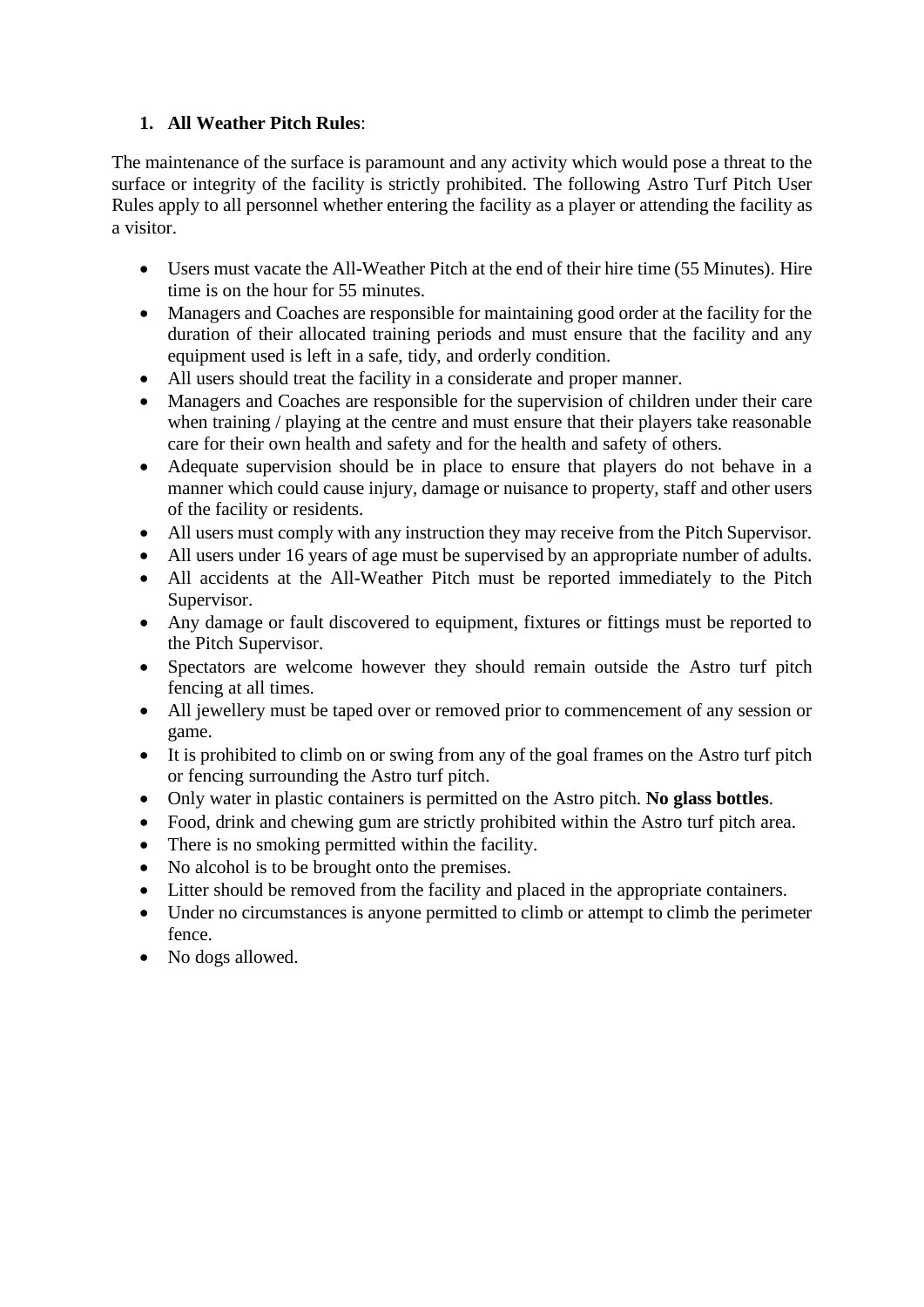### **2. General Rules:**

- Consideration of membership and bookings are at the discretion of the Pitch Supervisor
- No person shall be admitted into the facility without wearing the appropriate attire (including footwear) for that activity or as directed by the management (See Footwear Chapter).
- Users shall not, while suffering from an infectious disease, enter or use the facility, nor shall any person be admitted to the facility when, in the opinion of the Pitch Supervisor, they are in an unclean state or under the influence of alcohol or drugs.
- Users are prohibited to access the facility areas outside those required for use.
- There shall be no changing other than in the designated changing rooms.
- The use of mobile phones is prohibited in the changing facilities and spectators' area.
- The use of recording devices is prohibited in the entire complex unless prior approval has been granted by Na Fianna Executive Committee.
- Disorderly behaviour of any kind, including excessive noise, or otherwise, causing a disruption to the peace and order of the grounds is prohibited.
- Vandalizing or defacing materials or property including equipment, furniture, walls, or any other aspect of Na Fianna CLG Grounds is prohibited.
- Removing materials, equipment, or property from the building without authorisation is prohibited.
- Harassment of the Pitch Supervisor, either verbally or physically is prohibited, this includes;
	- o Verbal abuse,
	- o Use of profanity or other abusive language,
	- o Intimidation, staring at or following the person within the facility,
	- o Sexual harassment,
	- o Harassment on the account of race, religion, ethnic background, gender, or sexual orientation.
- Failure to clean up after oneself while using any part of the facility is not acceptable.
- No smoking or use of tobacco products is allowed within Na Fianna CLG Grounds as both facilities are No Smoking/Vaping Zones.
- Selling products or services, soliciting for personal gain, or approaching guests/visitors/spectators for the purpose of obtaining signatures for petitions within the building is prohibited.
- Approval must be obtained in advance from the Pitch Supervisor, to post or distribute material or literature.
- Using a mobile phone or any digital device (audible pager, audio equipment, audiovisual equipment, or computer equipment) that disturbs and/or disrupts others within the grounds is prohibited.
- Abandonment of individuals, both adults and children, who are unable to take care of themselves is prohibited. A responsible adult (18 or older) must accompany children under the age of 16.
- Please do not leave personal property unattended in the facility.
- All facility equipment must be kept within the designated area and not moved without consulting supervising staff.
- Members/Patrons with any known medical condition or injury should consult with their doctor before participating in any form of exercise.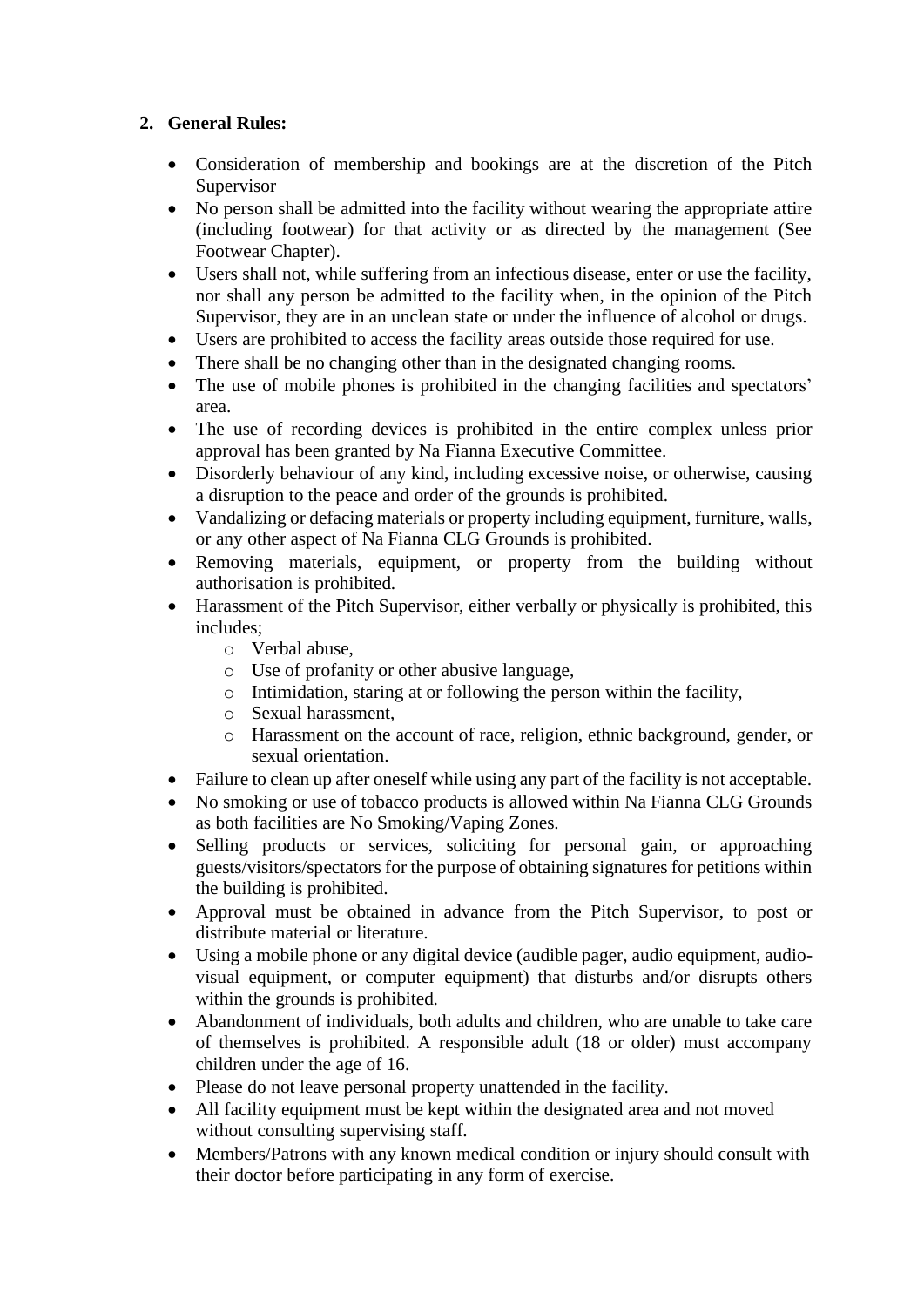- Any group/individual found in breach of these rules will have their bookings suspended until further notice or in certain cases cancelled.
- Na Fianna CLG expects Managers / Group Leaders / Supervisors to explain these rules clearly to all group participants before using the facility.
- Na Fianna CLG does not accept responsibility for any illness or injury resulting from use of the facility at either Enfield or Baconstown.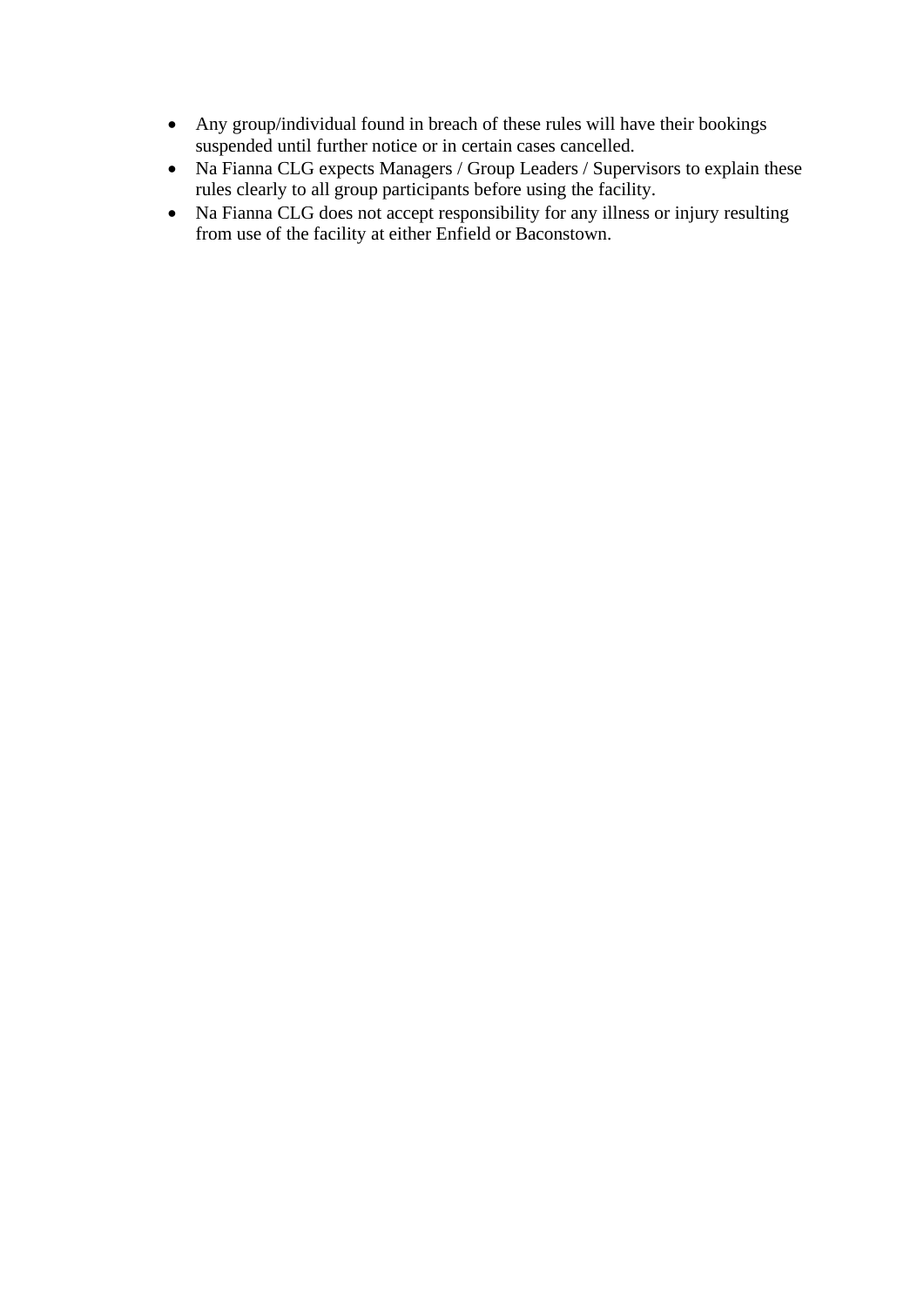### **3. Group Rules**

- The group shall, while waiting on their time slot, remain outside of the Astro Turf Pitch.
- Children (under 18 years of age) must be supervised at all times by a nominated person.
- All groups must enter and exit the facility in an orderly fashion.
- If a need to cancel a booking arises on a once-off basis, the group must give 7 working days' written notice (text message will suffice) requesting the cancellation to the Pitch Supervisor.

If 7 working days' notice is given, the Pitch Supervisor will try to accommodate them with a new time or if failing that, provide a refund.

If the request is received less than 7 working days prior, the group is liable for full payment.

- NO UNAUTHORISED USE OF THE ASTRO IS PERMITTED, PRE-BOOKED USERS ONLY.
- ONLY COACHES, MANAGERS AND PLAYERS ARE ALLOWED ON THE ASTRO TURF PITCH.
- MANAGERS OR COACHES MUST BE ON THE PITCH BEFORE PLAYERS/CHILDREN. The person in charge of the group must ensure players/users behave correctly.
- SPOT CHECKS WILL BE CARRIED OUT ON PLAYERS TO ENSURE CORRECT FOOTWEAR IS WORN.
- PLAYERS WITH INCORRECT FOOTWEAR WILL BE REQUESTED TO LEAVE THE ASTRO TURF PITCH AREA and the coach will be held responsible.
- RESPECT FOR THOSE USING THE ASTRO TURF FOLLOWING YOU IS EXPECTED – PLEASE BE AWARE OF THE 55 MINUTE RULE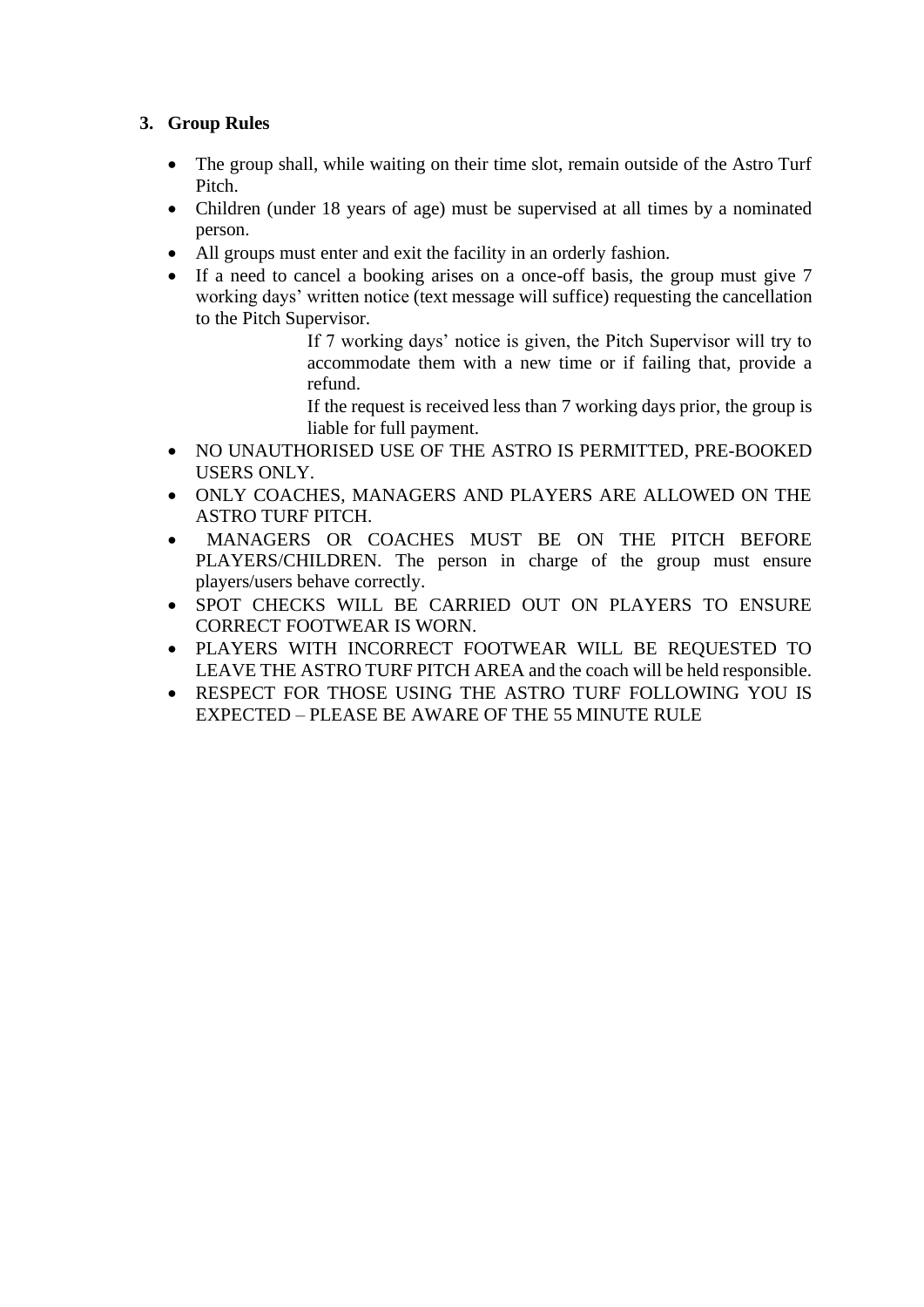#### **4. Car Park Rules and Regulations:**

·

- A speed limit of not more than 20km must be observed by all vehicles within the premises of Na Fianna CLG.
- Cars must not be parked at any of the entrances or exits or in any way inconvenience other users.
- Na Fianna CLG does not accept liability for loss of or damage to any motor vehicle or its contents.
- Parents should ensure that children waiting outside the facility do not run through the car park as this poses a potential danger for children and vehicles.
- If the Pitch Supervisor witnesses children playing in this area, they should inform the children's parents.

**All rules are subject to change by Na Fianna CLG.**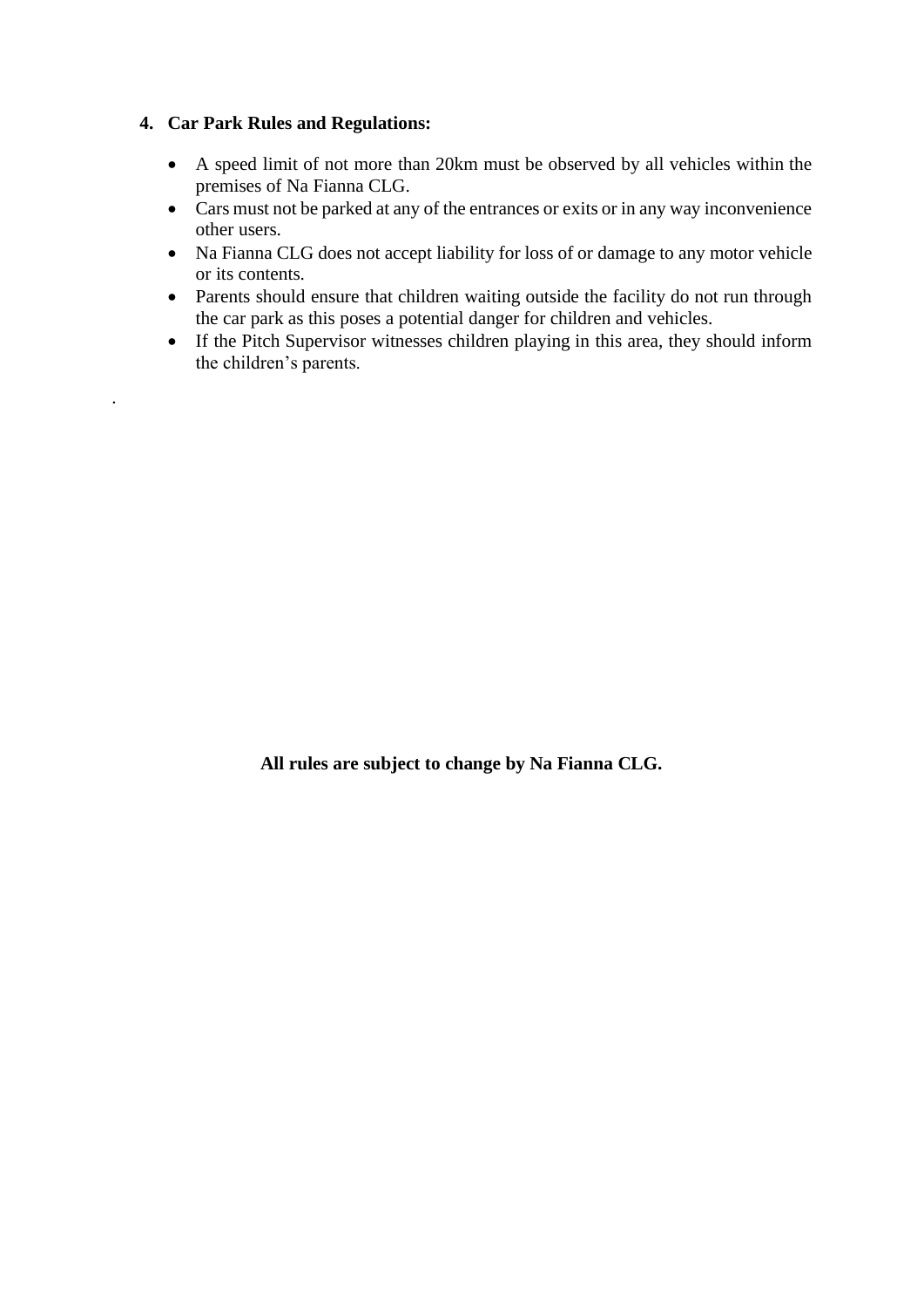## **5. Pricing**

### **Enfield**

| Peak Times –      | Monday to Friday $6pm - 9pm$                                                               | €60 Full Pitch, $€35$ Half Pitch |  |  |  |
|-------------------|--------------------------------------------------------------------------------------------|----------------------------------|--|--|--|
|                   | Off Peak Times – Monday to Friday 9am – 6pm<br>Saturday 9am – 9pm, and<br>Sunday 9am – 9pm | €50 Full Pitch, $€30$ Half Pitch |  |  |  |
| <b>Baconstown</b> |                                                                                            |                                  |  |  |  |
| Peak Times –      | Monday to Friday $6pm - 9pm$                                                               | $\epsilon$ 45 Full Pitch         |  |  |  |
|                   | Off Peak Times – Monday to Friday 9am – 6pm<br>Saturday 9am – 9pm, and<br>Sunday 9am - 9pm | $\epsilon$ 35 Full Pitch         |  |  |  |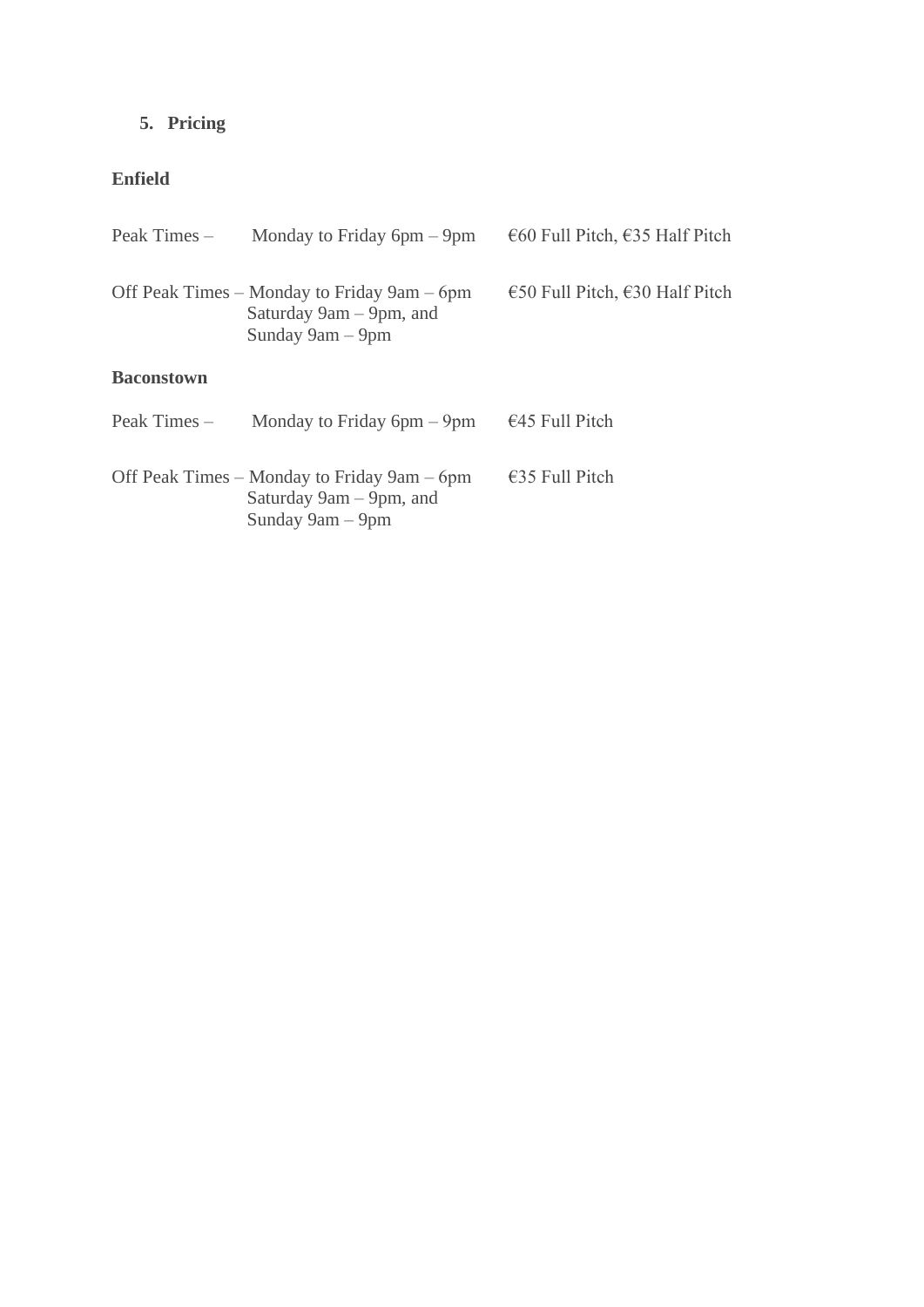#### **6. Bookings**

- Astro turf pitch slots are booked by the hour on the hour (6PM, 7PM ETC).
- Bookings can be made from 5.30pm to 8.00pm, Monday to Friday and 10.00am to 1.00pm Saturday and Sunday by calling **GERALDINE GERAGHTY (086) 1999417.**
- The Astro turf pitches will be closed from the second Monday in December to the second Monday in January.
- Special times and events can be catered for, depending on availability of the Astro turf pitch. These times and events are subject to consultation with Na Fianna CLG Executive Committee.
- All bookings are subject to confirmation and evidence of required documentation (Insurance Policy).
- Block bookings will be open from the first Monday in October to the last Friday in March and from the first Monday in April until the last Friday in September. Exceptions will be made for schools returning before September and finishing schools after March.
- Block booking can only be made in 6-month periods. Bookings for October can be made from August  $30<sup>th</sup>$  and bookings for April can be made from March  $1<sup>st</sup>$
- When a block booking is made the start date of the booking will be the start date for payment.
- If a block booking misses two consecutive bookings during peak time, they will lose their booking.
- Casual bookings can be made throughout the year and will be accepted if availability allows.
- Booking time (1hour) includes a period of at least 5 minutes before the end of each session to allow for equipment to be taken down and players to vacate the Astro turf pitch, change over should be prompt.
- Na Fianna CLG members will be offered first refusal of an Astro turf pitch slot for the forthcoming season April 2022.
- Any available slots then will be booked on a first come, first serve basis. Regular users will be offered first refusal on available slots for the forthcoming season. Teams may be put on a waiting list until availability of an Astro turf pitch slot is known.
- Details of Bookings will be available on [www.nafianna.ie/bookings.](http://www.nafianna.ie/bookings)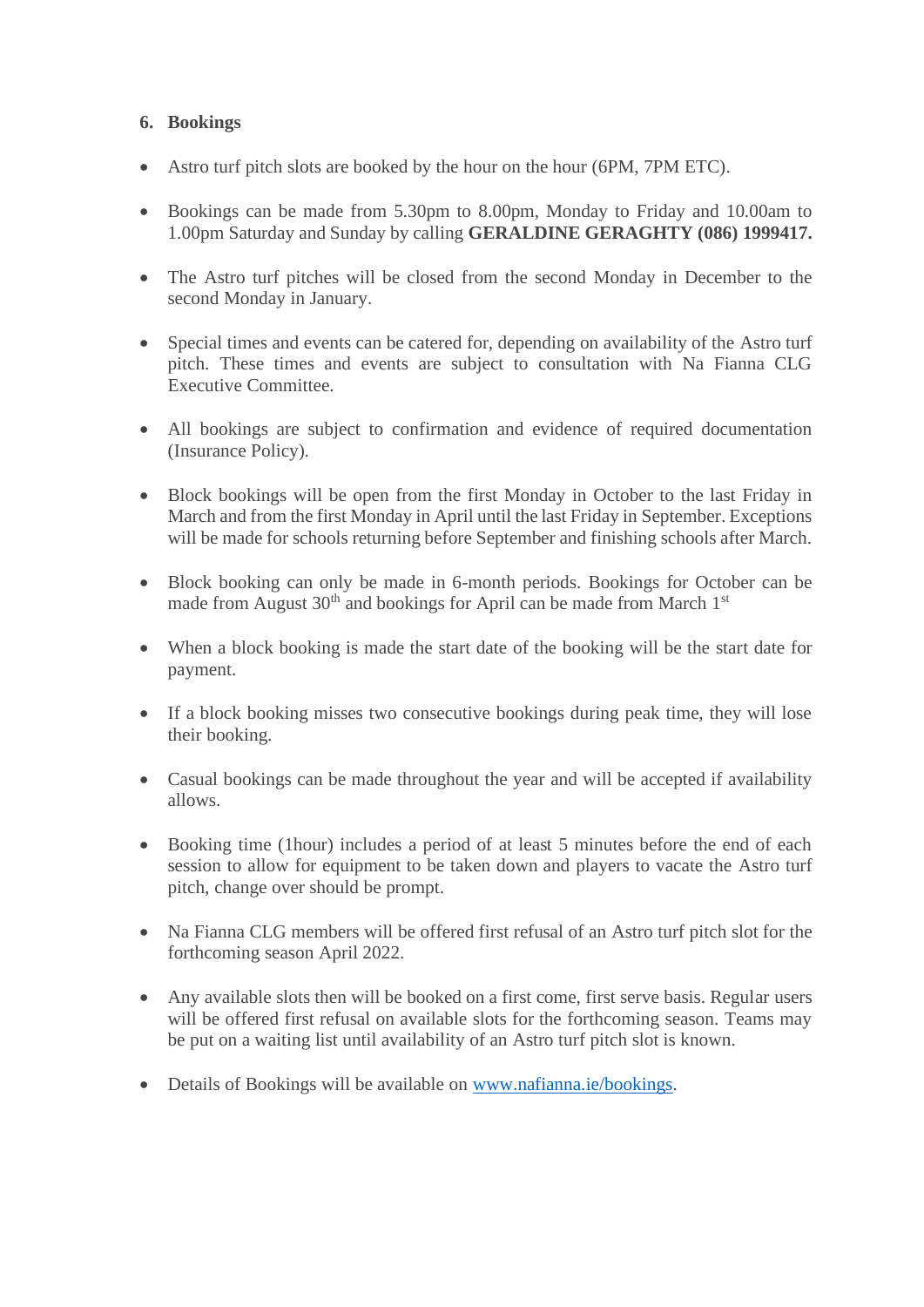#### **7. Footwear**



Listed below is the protocol required when playing or coaching on the all-weather surface and when attending games. It is essential for the integrity and life span of the surface that this protocol is strictly adhered to.

- The permitted footwear for the all-weather pitches and training area is boots with moulded rubber studs or rubber / steel screw-in studs – both illustrated on the image above.
- Boots can be steel studs on their own OR moulded rubber on their own but not blades.
- An example of blades is below blades are made from hard plastic and are not prohibited on all weather surfaces.
- All persons entering the Astro turf pitch enclosure must wear appropriate footwear for safety and to avoid damaging the synthetic grass.
- Blade boots, runners and boots with worn studs are all prohibited as they will damage the synthetic grass.
- Players, coaches, managers, and any other persons involved in the game or training should comply with the appropriate footwear and ensure everyone in their group is compliant.
- Parents and spectators should remain outside the Astro turf pitch enclosure.
- Boots and attire should be clean of all mud or other dirt.
- Team coaches are responsible for footwear of all players involved in their sessions.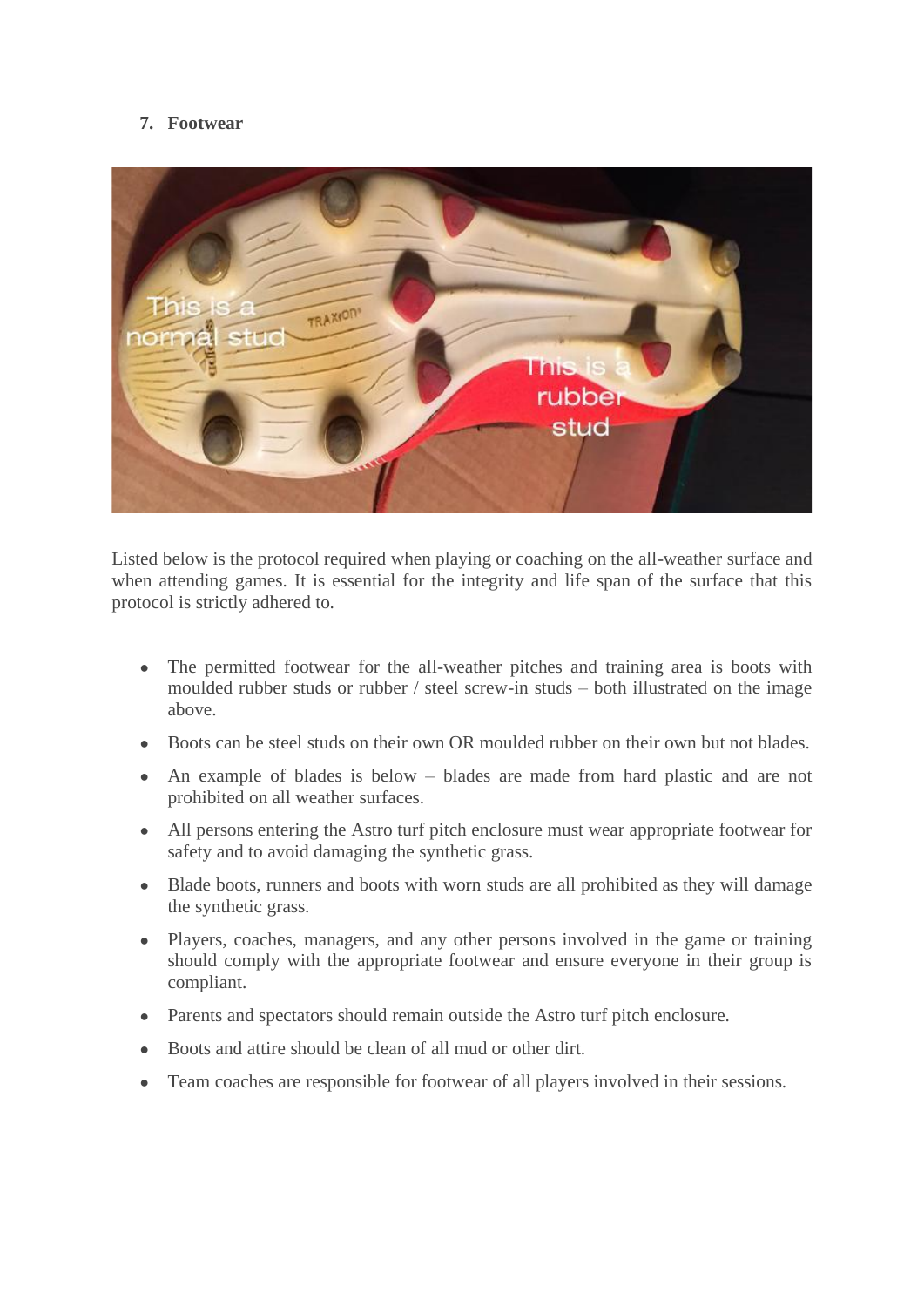